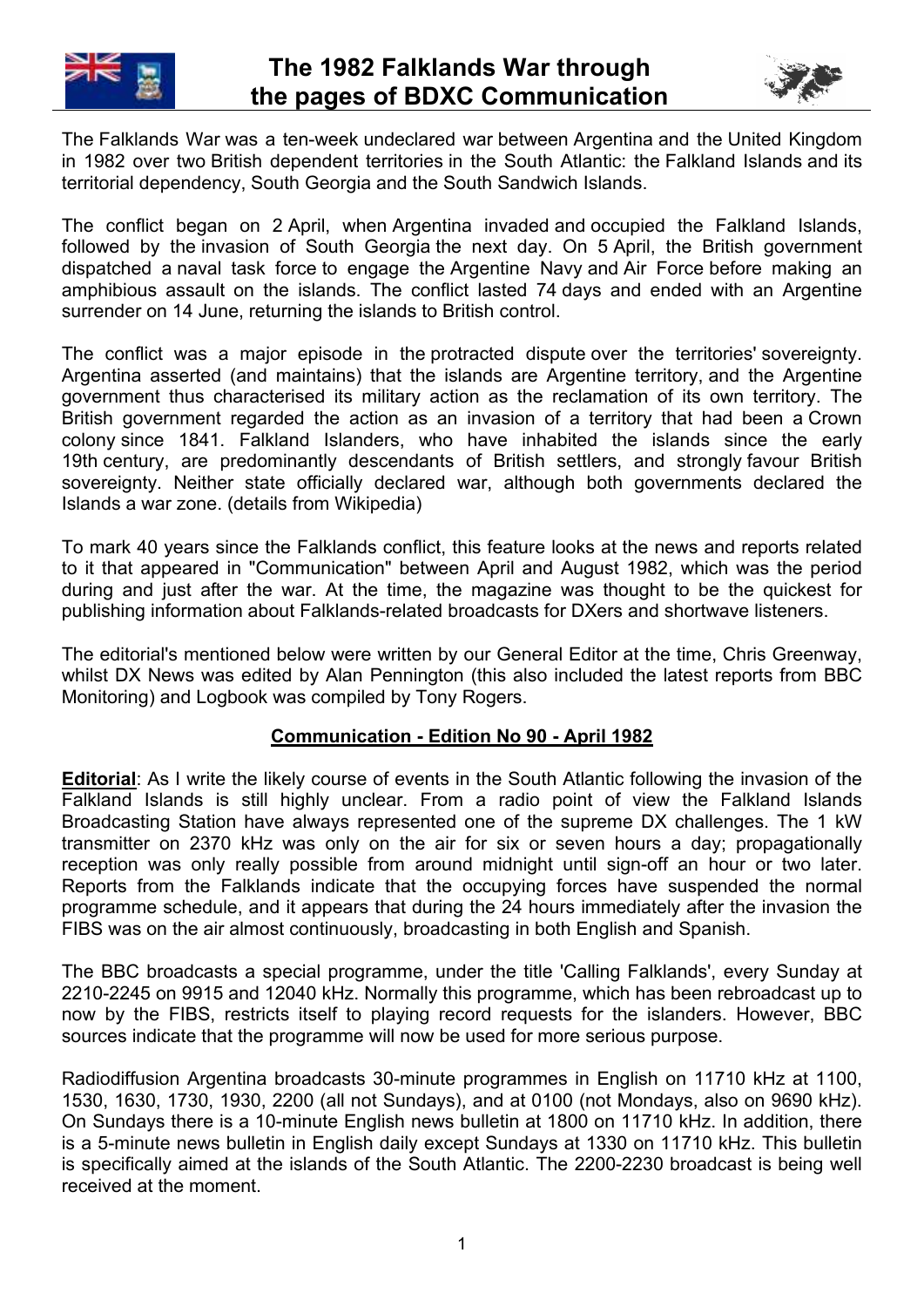Late news: The BBC World Service will be broadcasting extra programmes to the Falkland Islands on Tuesdays (and Thursdays?) from 2115 to 2200 on 15400 kHz. These broadcasts are from the Ascension Islands relay. Feeders from the UK are on 19455 and 15670 kHz (CG). An ITN newscast (4 April) said the occupying forces were confiscating shortwave radios (presumably ham equipment), although some hams were still operating.

#### **Communication - Edition No 91 - May 1982**

**Editorial**: 'Communication' was the first DX magazine to publish last month exclusive details of the BBC's expanded service to the Falkland Islands. These broadcasts have been increased again within the past few days; full details of this, and the many other items of news from the South Atlantic are in this month's DX News.

**Mailbox**: Geoff Crabb has been tuning in to Argentine Annie (or should it be Buenos Aires Betty, or Falklands Fanny, or Malvinas Maureen ...): "Listening on 17740 kHz a couple of times has reminded me of a common problem in shortwave international broadcasting - the poor standard of pronunciation by many announcers whose native tongue is not English. We have all stopped listening to a broadcast because either the accent was too thick, or the voice too soft and blurred. And what is acceptable in a strength 555 broadcast turns to sheer hard work in a 333 signal. Even Radio Prague the other day had an OM inclined to make one tune onwards. That is why Radio Moscow is easy to listen to. Its announcers speak English flawlessly. As for some Middle East and Asian stations! The young lady of Buenos Aires (who sounds Anglo-Argentine) has such a soft tone that although her accent is non-existent, over a long distance with a weak signal it is very hard to hear all she is saying. I wish other stations would take note." A very good point, Geoff, at least the announcers of RAE are easy to understand.

**DX News**: A station presumed to be broadcasting from Argentina and claiming to be from the "Malvinas" (Falkland Islands) has been heard in English with programmes intended for the British task force in the South Atlantic. The broadcasts were first heard on 21 April. Programmes are approximately 45 minutes in length and are broadcast at 1800, 2000, 2200 and 0000 on 25680 and 17740 kHz. The transmission at 2200 on 17740 kHz is heard well in the UK after VOA Greenville has closed at 2200 and over VOA Philippines also on 17740 kHz with a good signal apart from fading, although the woman announcer is sometimes difficult to read. The programmes give the Argentinian view on events in the South Atlantic with references to specific listeners - eg "Sandy", the task force commander - plus pop and light music - eg appropriately "Stormy Weather" and "Yellow Submarine". (Chris Greenway, Alan Pennington, Klaus Werner)

The identification by the station on 17740 and 25680 kHz by the woman announcer is "I am Liberty and talking to you from the heart of the Malvinas, Sandwich and South Georgian Islands" and "I am a voice, a spirit, a country, and who can proudly say today the world listens when Argentina speaks". (BBCM)

With the crisis in the South Atlantic surrounding the Falklands Islands, the BBC World Service has been broadcasting special programmes to the Falklands. Initially they were on Tuesdays, Thursdays and Sundays, but with effect from 26 April are daily on 15400 and 11820 kHz from Ascension at 2115-2200. As detailed exclusively in April's Communication, feeders from the UK are on 19455 and 15670 kHz (on both these feeders, the Falklands programme is on LSB and World Service on USB). (Chris Greenway)

The following additional broadcasts to the Falklands from BFBS via Ascension were introduced on 26 April - on Monday, Wednesday and Saturday only on 21490 and 17830 kHz at 1100-1130 with feeders from UK on 22930 kHz USB and 26490 kHz USB. The programme is "BFBS Calling the Task Force" with record requests played by Sarah Kennedy. (Chris Greenway)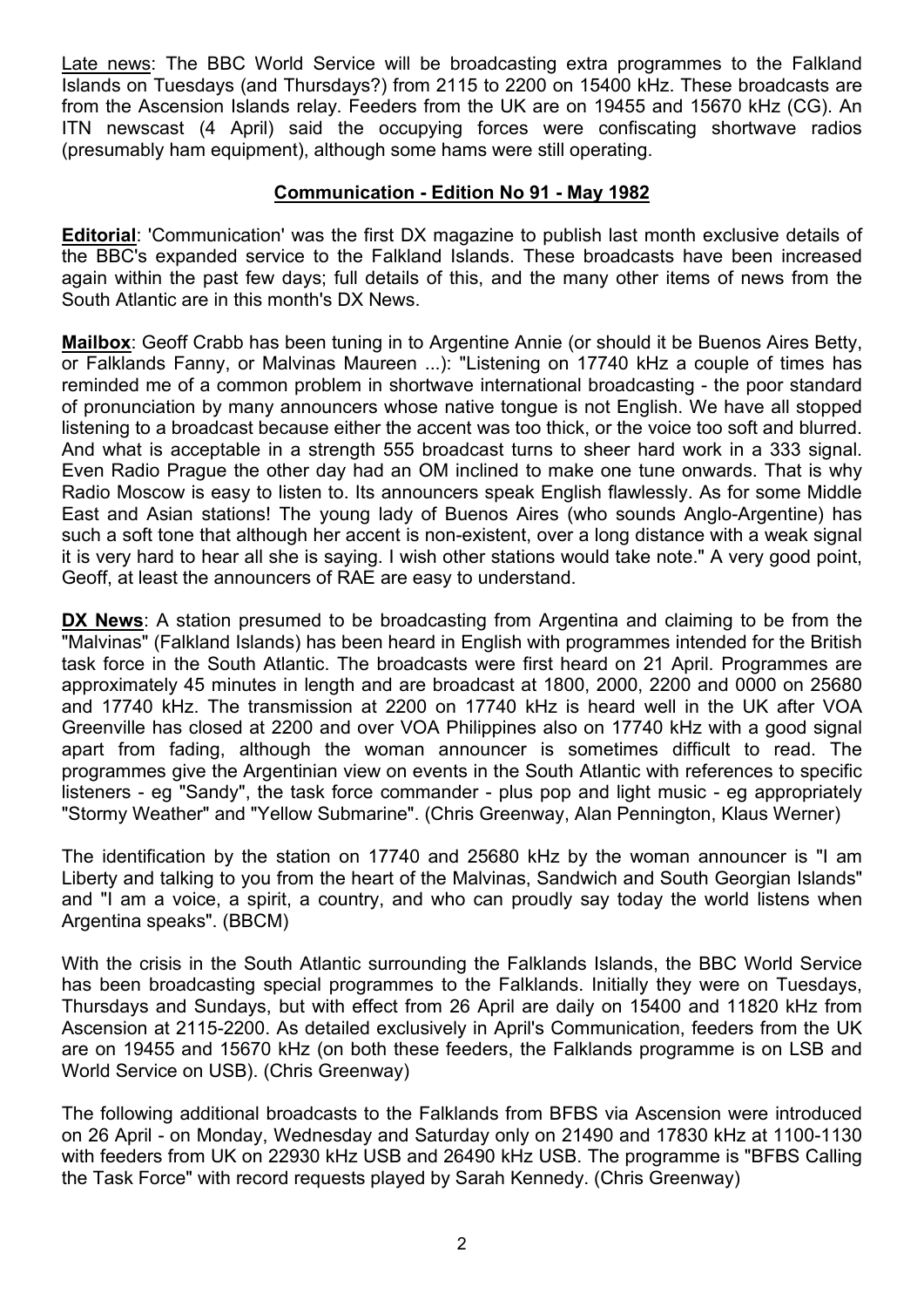BBC World Service has also transmitted extra Spanish as from 7 April (they now start at 2315, ex-0015). BBC Spanish to Latin America currently: From UK: 2315-0315 on 11680 kHz and at 0015-0415 on 6110 kHz. From Antigua: 2315-0415 on 9765 kHz. From Ascension Island: 2315- 0215 on 11820 kHz and at 2315-0315 on 15390 kHz. From Delano USA: 0215-0415 on 6055 & 11820 kHz. (Chris Greenway)

Radiodiffusion Argentina's external foreign service has been broadcast on Sundays (local time) since 11 April. Sunday Spanish only transmissions for Argentinians abroad have been dropped. The foreign language service was only Monday to Saturday previously. (BBCM)

On 23 April, Telam, the Argentinian news agency, reported that three private stations had been authorised to use additional frequencies in order to broadcast their programmes to residents and armed forces personnel in Patagonia and the territory of the Malvinas Islands (ed: Falkland Islands). Stations would now broadcast: Radio del Plata 11710 kHz at 0300-1000, Radio Rivadavia 9690 kHz at 0000-1000 and Radio Continental 6060 kHz at 1100-1500. Frequencies would be used by RAE during the rest of the day. Monitoring has confirmed use of 9690 kHz by Radio Rivadavia and 11710 kHz by Radio Del Plata. Radio Rivadavia also audible on 2385 kHz in addition to 9690 & 603 kHz at 0300 on 25 April. (BBCM)

According to an Argentine news agency report, provision within the framework of the Argentine "Servicio Oficial de Radiodifusion" was being made for the stations LRA-60 on 536 and 2585 kHz and also for LRA-50 on 710 kHz. A report of 2 April said that as of 1020 local time, the former Port Stanley radio station was broadcasting as LRA Radio Nacional, Islas Malvinas - it began its programmes with the Argentine National Anthem. According to RAE, the station is continuing to broadcast in English. (BBCM)

#### **Communication - Edition No 92 - June 1982**

**Editorial**: For the third month running our bulletin's "hot news" sections are dominated by radio matters connected with events in the South Atlantic. In last month's issue we brought you details of 'Liberty' and broadcasts of the British Forces Broadcasting Service - both transmitting on shortwave and aimed directly at the Task Force. This was in addition to the expanded BBC services in Spanish to Latin America and the nightly 'Calling the Falklands' programme.

Additional frequencies have now been added to these two services in an attempt to overcome the effects of Argentine jamming. The jammers also have a new target - 'Radio Atlantico del Sur', the MoD propaganda station operating from Ascension Island.

**DX News**: RAE schedule: 11710 kHz: 2300 German, 2330 French, 0000 Portuguese, 0030 Spanish, 0100 English, 0130 German, 0200 Portuguese and 0230 Spanish. (SCDX/ Ron Cross)

As of 27 May, 11710 kHz is carrying external service programmes 24 hours - previously it had been relaying Radio del Plata from 0300. (Chris Greenway)

An Argentine News Agency reported on 15 May that LRA Radio Nacional on 9600 kHz (possibly an error for 9690) was subject to interference "apparently from a powerful transmitter located in the northern zone of the continent". They also reported that the BBC had "superimposed" its broadcasts for Latin America on top of RAE on 11710 kHz. In fact, BBC is using 11715 kHz at 2315-0315, but Moscow's English service to ECNA is occupying 11710 at 2300-0300. (BBCM)

Liberty, the pro-Argentinian station, continues on 17740 kHz with 45-minute programmes at 1800, 2000, 2200 and 0000. The signature tune is an orchestral version of "Yesterday". The second channel of 25680 kHz used initially is believed to have been replaced by 15110 kHz, but the latter frequency has not yet been confirmed. (BBCM)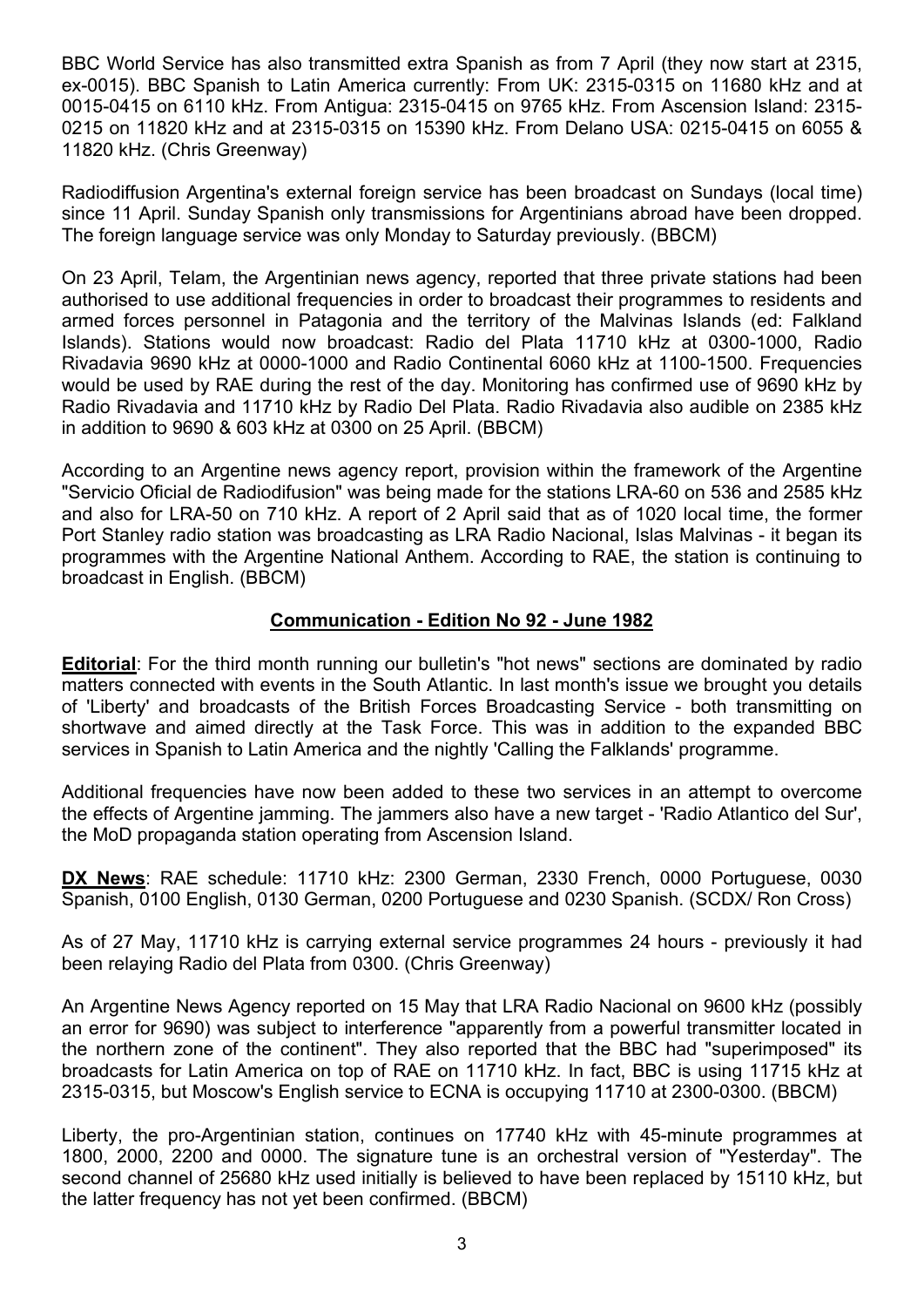Radio Atlantico del Sur is the identification used by a station operated by the Ministry of Defence and broadcasting in Spanish to Argentine forces in the Falklands area. The broadcasts started on 19 May and are carried by a requisitioned BBC transmitter on Ascension Island at 2300-0200 on 9710 kHz. 9710 is not a BBC frequency but it is close to the channel of 9690 kHz used by RAE and Radio Rivadavia, Buenos Aires. 9710 kHz itself is also listed as being used by Radio El Mundo, Buenos Aires.

The station also started broadcasts on 28 May on 9700 kHz at 0830-0930. Programmes consist of news and suitable popular light music. RAdS would not indulge in propaganda according to a MoD spokesman but this seems pretty wide of the mark. The news, as well as straight factual reporting contains a mixture of crude and occasionally comic attempts at demoralisation - its stock in trade is bad news from Argentina. (Chris Greenway, Telegraph via Klaus Werner, Observer via Alan Pennington); in 1956 the Foreign Office broadcast a similar service in Arabic from Cyprus during the Suez campaign.

BFBS Calling the Task Force is now carried daily at 1130-1200 on 15105 kHz from Ascension, with feeders from the UK of 22930 and 262490 kHz, both LSB. The 1100-1130 time slot, which BFBS had occupied earlier in May, now carries extra BBC Spanish for Latin America on 17780 and 21735 kHz from Ascension and 11850 and 15180 kHz from Greenville. (Chris Greenway)

BBC Spanish to Latin America at 2315 is now broadcast on the following additional frequencies: from the UK on 7140 11715 15345 and 17875 kHz; from Greenville on 17865 15260 15390 and 17845 kHz (other frequencies at this time as May DX News)

BBC Calling the Falklands now additionally on 9915 and 12040 kHz at 2115-2200 from the UK, parallel to the frequencies listed last month from the Ascension relay. These are the frequencies that used to be used to the Falklands. (Chris Greenway)

All broadcasts above now being jammed, and additionally BBC World Service on 11750 kHz is also jammed. A variety of jamming is used - rapid pulses and buzzing, but appears weak when heard from the UK.

## **Communication - Edition No 93 - July 1982**

**Editorial**: Between 2 April, when Argentine forces invaded the Falklands, and 15 June, when these forces surrendered to British troops, the external broadcasting services of both Britain and Argentina reacted to the crisis by introducing several major changes to their output. Now that things have quietened down somewhat it may be appropriate to review some of these changes on the British side. The information in this feature is correct up to 25 June 1982.

London Calling the Falkland Islands: This BBC-produced programme was, before April 1982, broadcast from the UK on 9915 and 12040 kHz at 2210-2245 on Sundays only. The programme consisted of record requests and messages to islanders from friends and relatives in Britain. From 6 April the programme was retimed to 2115-2200, and broadcast from Ascension Island on Tuesdays, Thursdays and Sundays on 11820 and 15400 kHz.

The programmes were broadcast nightly from 26 April, and on 26 May the two original UK frequencies were added to those from Ascension to counteract the effects of Argentine jamming. At the start of the crisis the broadcasts were, apart from news bulletins, largely taken up with personal messages to the islanders. Later on, more time was taken up with messages from people such as the Governor and interviews with various public figures connected to the crisis. The daily programmes are continuing at the moment; there is no indication as to when, if ever, they will revert to their once-a-week status.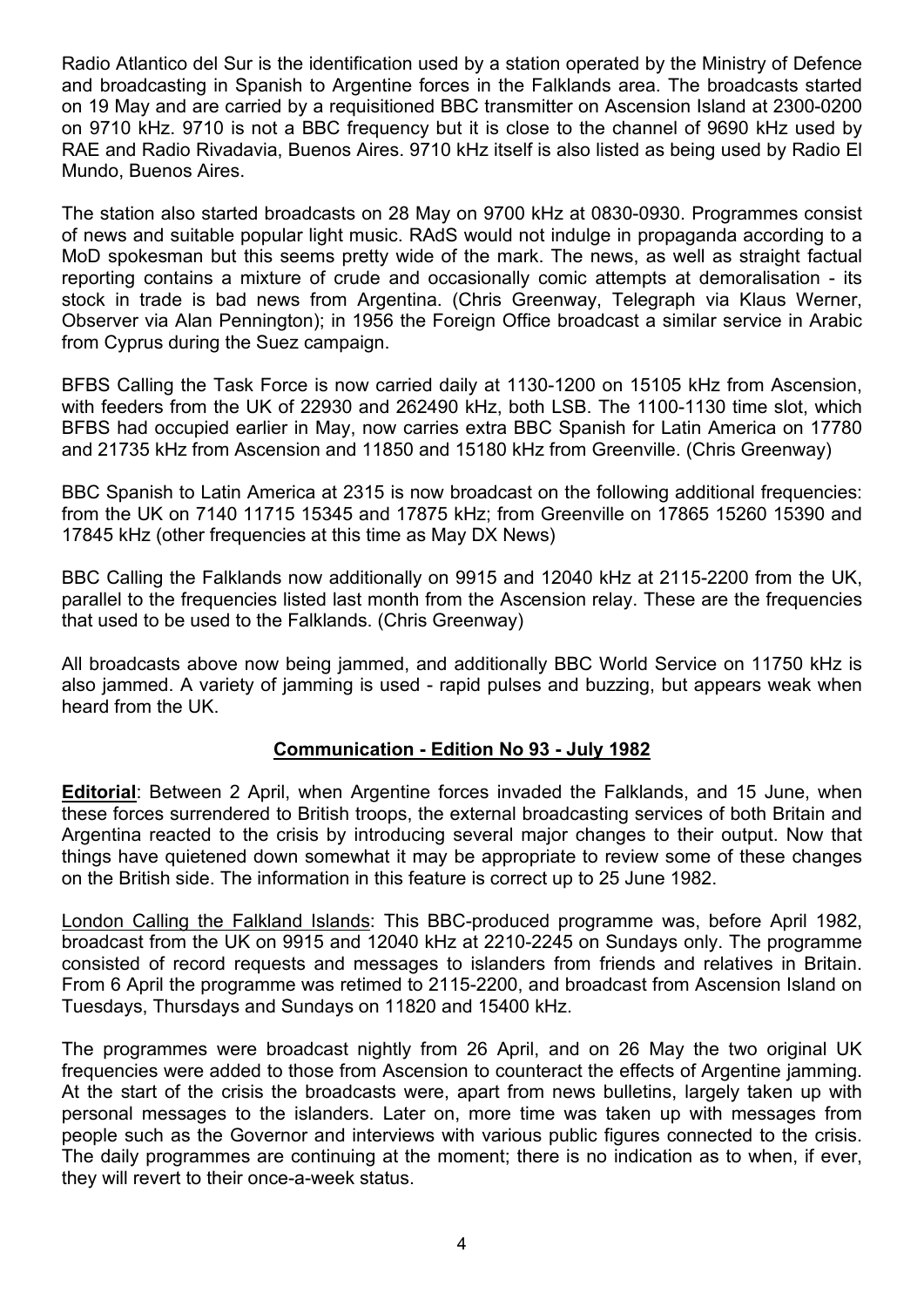BBC Spanish to Latin America: Prior to the Argentine invasion this service was broadcast at 0015-0415 from the UK (on two frequencies), Ascension (two freqs), Delano (two freqs), and Antigua (one freq). From 7 April an additional hour was added at 2315-0015 and then from 5 May the service was broadcast on four additional frequencies from the UK. From 7 May an extra morning service was provided at 1100-1130 using two frequencies from Ascension and two from Greenville. From the same date Greenville also broadcast the night programme on four frequencies. All these extra times and frequencies are still in operation.

BFBS Calling the UK Task Force: This service was inaugurated on 26 April, broadcasting on Mondays, Wednesdays and Saturdays from Ascension on 17830 and 21490 kHz. The programmes, transmitted at 1100-1130, were produced by the British Forces Broadcasting Service but broadcast over BBC facilities; they consisted of record requests and messages for servicemen. From 7 May the programmes were broadcast daily and retimed to 1130-1155 using 15105 kHz from Ascension; this frequency was changed to 15180 kHz on 11 June. From 18 June the service was retimed to 1400-1425, and broadcast on 17870 from Ascension.

Radio Atlantico del Sur: On 19 May the government announced that, in accordance with its powers under Article 19 of the BBC's Licence and Agreement, it was requisitioning the use of one of the BBC's 250 kW transmitters on Ascension Island in order to broadcast in Spanish to Argentine forces on the Falkland Islands. This service was inaugurated the same evening with a schedule of 2300-0200 on 9710 kHz. The programmes were produced by Ministry of Defence personnel at an unknown site in the UK. From 28 May an additional broadcast at 0830-0930 on 9700 kHz was added. The station closed on 16 June and the BBC's transmitter was immediately returned to normal service.

**DX News**: RAE external service on 11710 kHz from 21 June has English retimed from 2200- 2230 to 2230-2300. The full schedule is: 2200-2230 in German, 2230-2300 in English, 2300- 2330 in German, 2330-0000 in French, 0000-0030 in Portuguese, 0030-0100 in Spanish, 0100- 0130 in English, 0130-0200 in German, 0200-0230 in Portuguese, 0230-0300 in English, 0300- 0330 in Spanish, 0330-0400 in French, 0400-0430 in German, and 0430-0500 in English.

At 0500, the domestic service of Radio Nacional is relayed. An announcement at the beginning of June stated RAE was using 11710 15345 9690 6060 and 6180 kHz to avoid interference "by the BBC" on 11710 kHz. (BBCM)

Liberty, supporting Argentinian occupation of the Falklands is now on 17738 kHz (mid-June) sandwiched between VOA and RFE. (RNMN via Ron Cross). The station made what appeared to be its last broadcasts at 2000, 2200 and 2400 on 21 June, repeated at 2200 on 22 June. At 2400 on 22 June, after the usual "Yesterday" theme tune a broadcast in Spanish was heard poor reception precluded detailed translation. (BBCM)

The Falklands Islands Broadcasting Station came back on the air on 17 June, three days after the surrender of Argentine forces. The station had been off the air for some time as the Argentinians thought the Task Force might use it as a navigational aid. Earlier they had closed down the shortwave transmitter to prevent BBC Monitors in Chile from listening in. When they invaded the station was renamed LRA60, Radio Nacional, Islas Malvinas. (Chris Greenway)

The Ministry of Defence station using the requisitioned transmitter of the BBC on Ascension Island, Radio Atlantico del Sur, closed down of 16 June and the transmitter returned to normal BBC use. (Chris Greenway)

BFBS Calling the Task Force was retimed on 18 June to 1400-1425 daily on 17870 kHz from Ascension Island. The feeders from the UK are still 22930 and 26490 kHz, both LSB, at 1130- 1155. (Chris Greenway)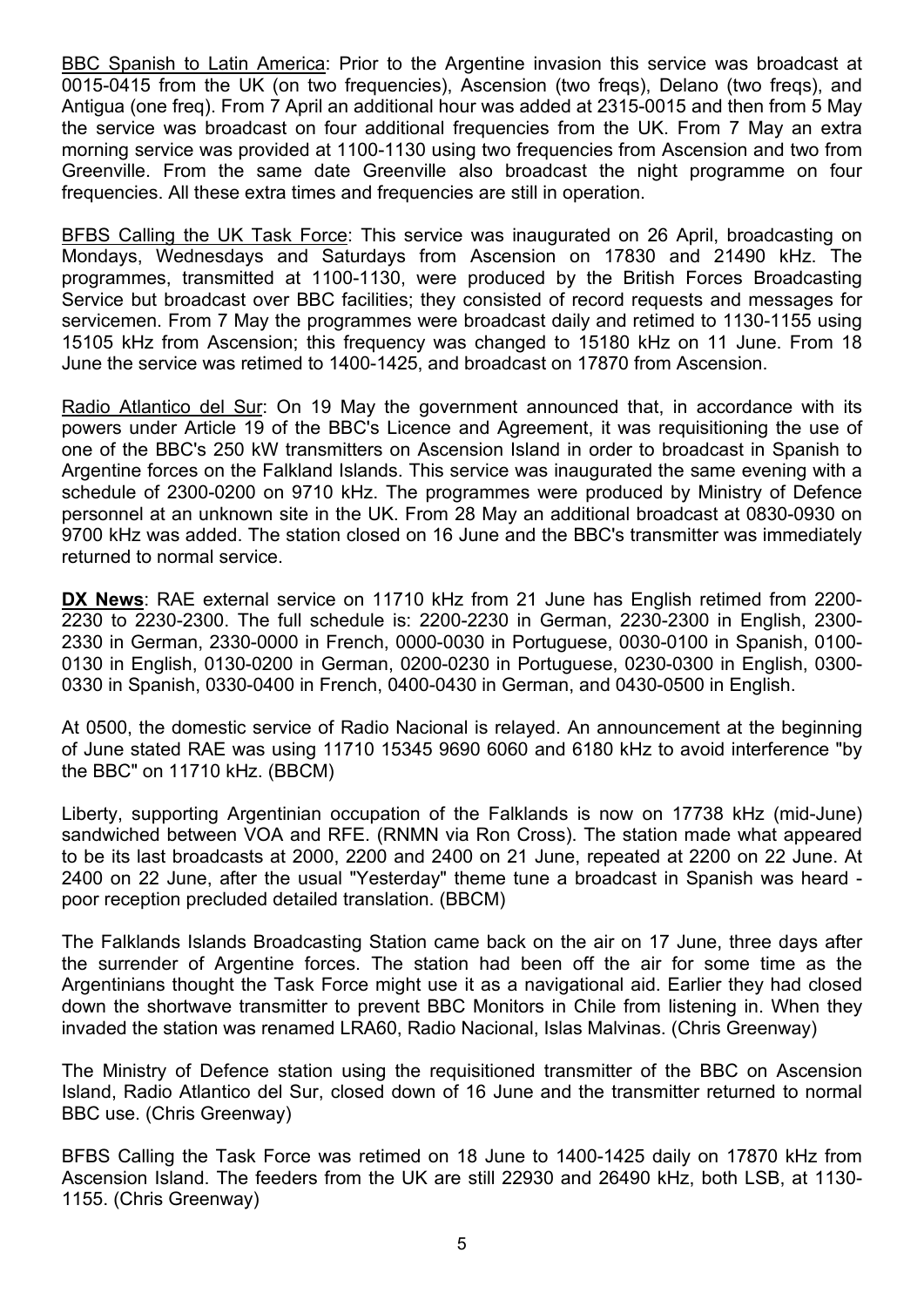The extra BBC Spanish for Latin America and Calling the Falklands continue to be broadcast details unchanged from last month. (Chris Greenway)

Argentine jamming of BBC broadcasts ceased on 16 June. (Chris Greenway)

# **Communication - Edition No 94 - August 1982**

**DX News**: Cable and Wireless, Port Stanley, is back on the air and heard opening daily with a test announcement around 1145 UTC on 24145 kHz USB. Telephone traffic starts around 1200, continuing past 2000. Also heard on 19950 kHz USB. (Dave Kenny)

BFBS Call the Task Force made its last broadcast on 16 July, almost 12 weeks after it first came on the air. (Chris Greenway)

London Calling the Falkland Islands is now broadcast on Sundays, Tuesdays and Thursdays only, a change from the daily schedule. The time remains 2115-2200 with frequencies still 9915 and 12040 kHz (UK) and 11820 and 15400 kHz (Ascension)

BBC Spanish to Latin America has dropped some of the frequencies which were added during the Falklands crisis. The evening programme is no longer relayed by Greenville. (Chris Greenway)

RAE's English service 2230-2300 on 11710 kHz is no longer heard on Sundays. Assume it has returned to its pre-Falklands crisis pattern with no foreign broadcasts on Sundays (Argentine time). A relay of domestic service programmes is broadcast instead. RAE is using 6060 6180 9690 11710 and 15345 kHz for its external service.

RAE's English service announced on 8 July that from that date it would be broadcasting a 10 minute programme for DXers every Thursday in its Spanish, English, French, German, Portuguese, Japanese and Italian services. (BBCM)

| <b>RADIO ATLANTICO DEL SUR</b> |                                                            |
|--------------------------------|------------------------------------------------------------|
| Williams                       | <b>BRINGING TRUTH</b><br><b>TO THE FRONT</b>               |
|                                | <b>SCHEDULE</b>                                            |
|                                | AM 9700 KHz 0830 - 0930 GMT<br>PM 9710 KHz 2300 - 0200 GMT |
|                                | Radio Atlantico del Sur, PO Box 408, London, UK,           |

-------------------------------------------------------------------------------------------------------------------------------- "The 1982 Falklands War through the pages of Communication" was compiled by Tony Rogers --------------------------------------------------------------------------------------------------------------------------------